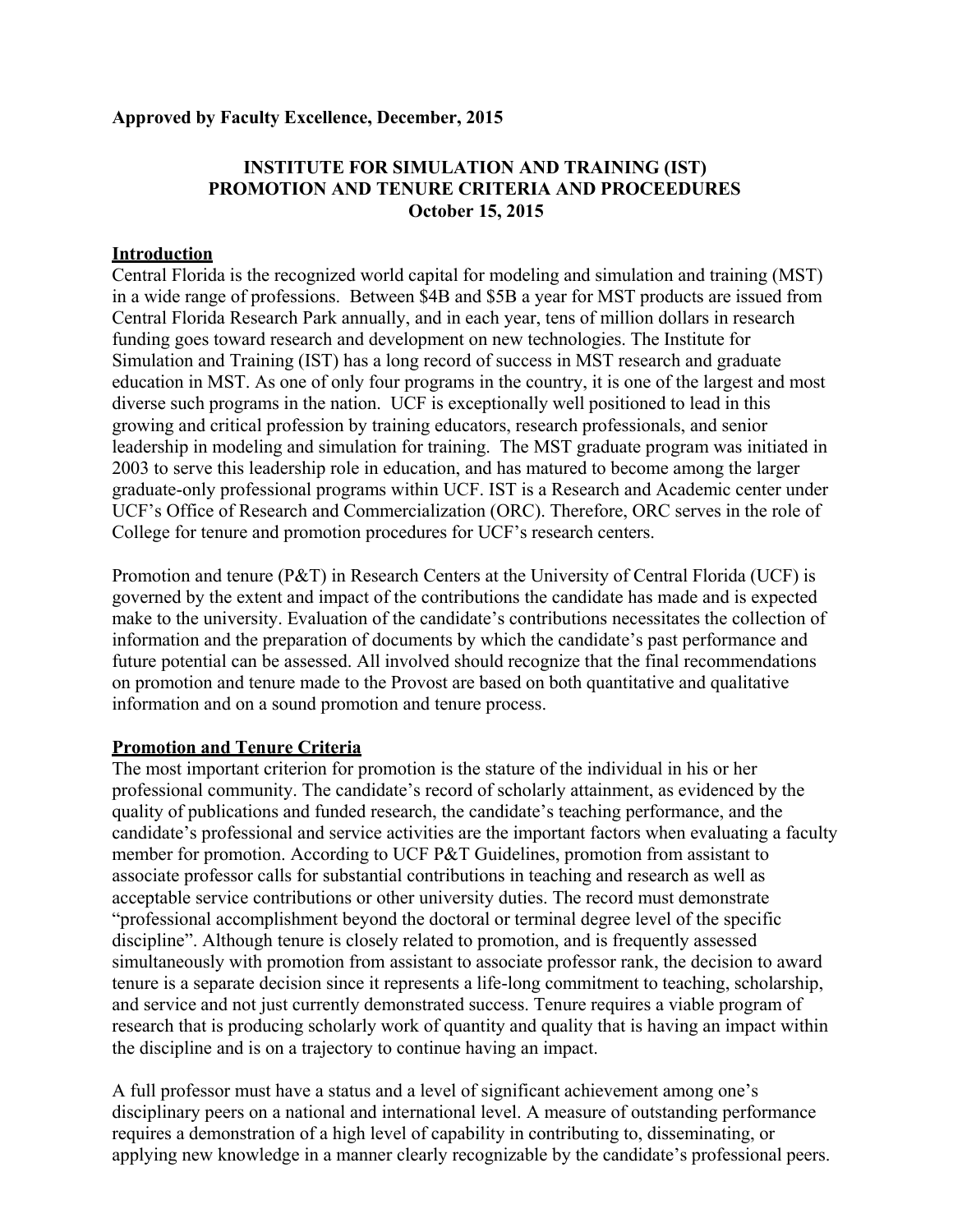# **Tenure and Promotion to the Rank of Associate Professor**

Consistent **educational** support to one or more graduate programs through classroom teaching and student supervision is expected, and undergraduate teaching is encouraged. The following items will be considered in assessing the merit of teaching performance.

- Student evaluations, including written comments, and the faculty member's response to such evaluations.
- Classroom peer-review(s), as conducted or assigned by the relevant program director or requested by faculty member.
- Direction of one or more Ph.D. students each of whom has either graduated or whose successful completion is imminent (passed candidacy and completed all or nearly all research toward the degree).
- A strong record of mentoring MS and/or PhD students to completion.
- A strong record of joint publications with students supervised by the candidate.
- Enhancement or development of courses.

Consistent **research** productivity is expected. All research and creative activities should be related to the faculty member's disciplinary or interdisciplinary expertise. The following items will be considered in assessing the merit of research performance.

- Publication in journals and conference proceedings whose quality will be assessed by items such as impact factor, acceptance rates, prestige in candidate's respective discipline, evaluation by external reviewers.
- Publications of monographs and/or chapters in edited books, trade or professional publications, whose quality will be assessed by items such as publisher reputation, published reviews, and evidence of impact on the field.
- Competitive funding from federal, state, or other government agencies, non-profit, or professional organizations, and/or industry. The funding level may depend on the discipline, but the candidate is expected to have been the PI of at least one competitive federal grant and PI/co-PI of other grants.
- Support of graduate students as GRAs for multiple semesters with candidate's research funding.
- Strong peer evaluations from experts in the field.

Consistent **service** to candidate's profession as well as the program, department, institute and university is expected. The following items will be considered in assessing the merit of service contributions.

- Participation on review panels within appropriate funding agencies such as NSF, DARPA, ONR, AFOSR, ARL and similar research funding organizations.
- Membership on editorial boards or technical committees of national professional organizations, reviewer for journals and/or program committees and session chairs in conferences.
- Participation in service and committee assignments within IST, ORC, and UCF.